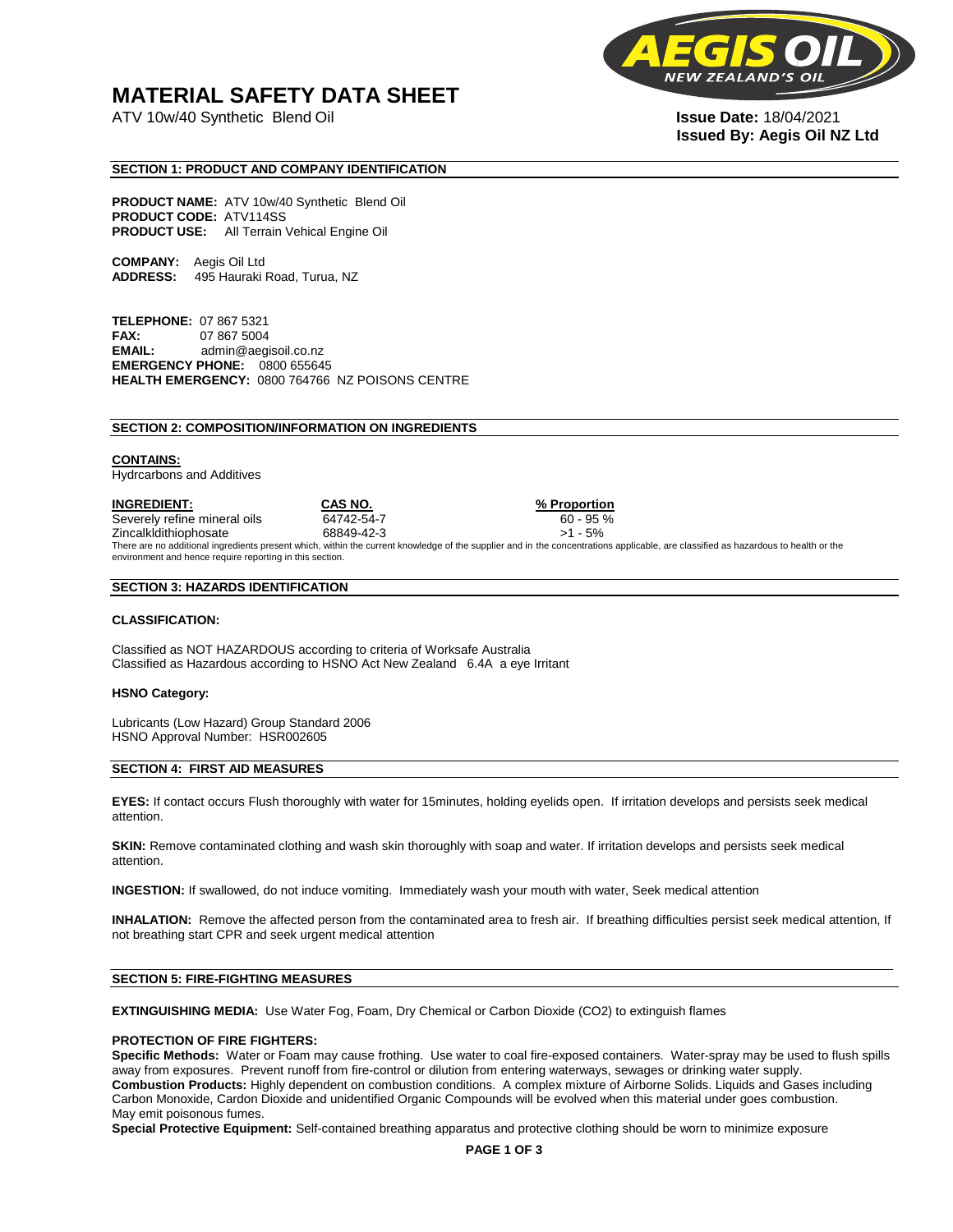# **MATERIAL SAFETY DATA SHEET**

ATV 10w/40 Synthetic Blend Oil **Issue Date:** 18/04/2021



**Issued By: Aegis Oil NZ Ltd** 

#### **SECTION 6: ACCIDENTAL RELEASE MEASURES**

**SPILL MANAGEMENT:** Eliminate all sources of ignition in the vicinity of the spilled material. Stop the leak if safe to do so. Contain and absorb with suitable absorbent material. Collect material and place into a suitably sealed and labeled container – Dispose of in the manner consistent with applicable regulations. Observe precautions in Exposure Controls/Personal Protection. Avoid breathing vapours and contact to the skin and eyes

**NOTIFICATION PROCEDURES:** Report spills as required to appropriate authorities Local Environment, Health Officer, Area Water Authority and or Fire Brigade/Police

#### **SECTION 7: HANDLING AND STORAGE**

**PRECAUTIONARY MEASURE:** Keep out of the reach of children

**GENERAL HANDLING:** Avoid contamination of the soil or releasing this material into sewage and drainage systems and bodies of water **STOREAGE:** Do not store in open or unlabeled containers. Store in a well ventilated place away from ignition sources, Strong Oxidizing Agents, Food Stuffs and Clothing. Keep closed when not in use or empty

**OTHER PRECAUTIONS:** Misuse of empty containers can be hazardous. Do not cut, weld, heat or drill. Do not pressurize or expose to open flame or heat. Keep closed when not in use or empty. Dispose of in the correct manner

### **SECTION 8: EXPOSURE CONTROLS/PERSONAL PROTECTION**

#### **ENGINEERING CONTROLS:** Use in a well ventilated area

**VENTILATION:** Natural ventilation should be sufficient**,** however where vapours or mists are generated the use of a local exhaust system is recommended.

**RESPIRATORY PROTECTION:** No respiratory protection is normally required. Where ventilation is inadequate and vapours and/or mists are generated the use of an approved respirator with organic vapour/particulate filter complying AS/NZ1715 and AS/NZS 1716 is recommended. **EYE PROTECTION:** Avoid contact with eyes. Normal industrial eye protection practices should be employed

**SKIN PROTECTION:** No special protective clothing is required. Wear Gloves of impervious material if handling material for prolonged periods and chemical resistant Apron where clothing is likely to be contaminated is recommended.

**WORK HYGIENIC PRACTICES:** Good Personal hygiene practices should be followed

#### **EXPOSURE GUIDELINES:**

| <b>Component</b> | <b>Country.Agency</b> | <b>TWA</b>          | <b>STEL</b>    | Ceilina | <b>Notation</b>          |
|------------------|-----------------------|---------------------|----------------|---------|--------------------------|
|                  |                       |                     |                |         |                          |
| Oil Mist         | New Zealand           | 5 <sub>mq</sub> /m3 | $10$ mg/m $3-$ |         | $\overline{\phantom{a}}$ |

Consult local authorities for the appropriate values

#### **SECTION 9: PHYSICAL AND CHEMICAL PROPERTIES**

**Attention: The data below are typical values and do not constitute a specification** 

**COLOUR:** Amber **ODOUR:** Mild Mineral Oil Odour **ODOUR THRESHOLD:** Not Establish **PHYSICAL STATE:** Liquid **BOILING POINT:** >220 ºC **SOLUBILITY:** Insoluble **SPECIFIC GRAVITY:** Typically 0.865g/mL **VAPOUR PRESSURE:** Expected to be <0.0005 kPa @ 20 ºC **VAPOUR DENSITY:** >2.0 **KINEMATIC VISCOSITY:** Typically 15 cSt @ 100 ºC **FREEZING POINT: Not Establish FLASH POINT:** > 200 ºC **FLAMMABILITY:** Not Establish